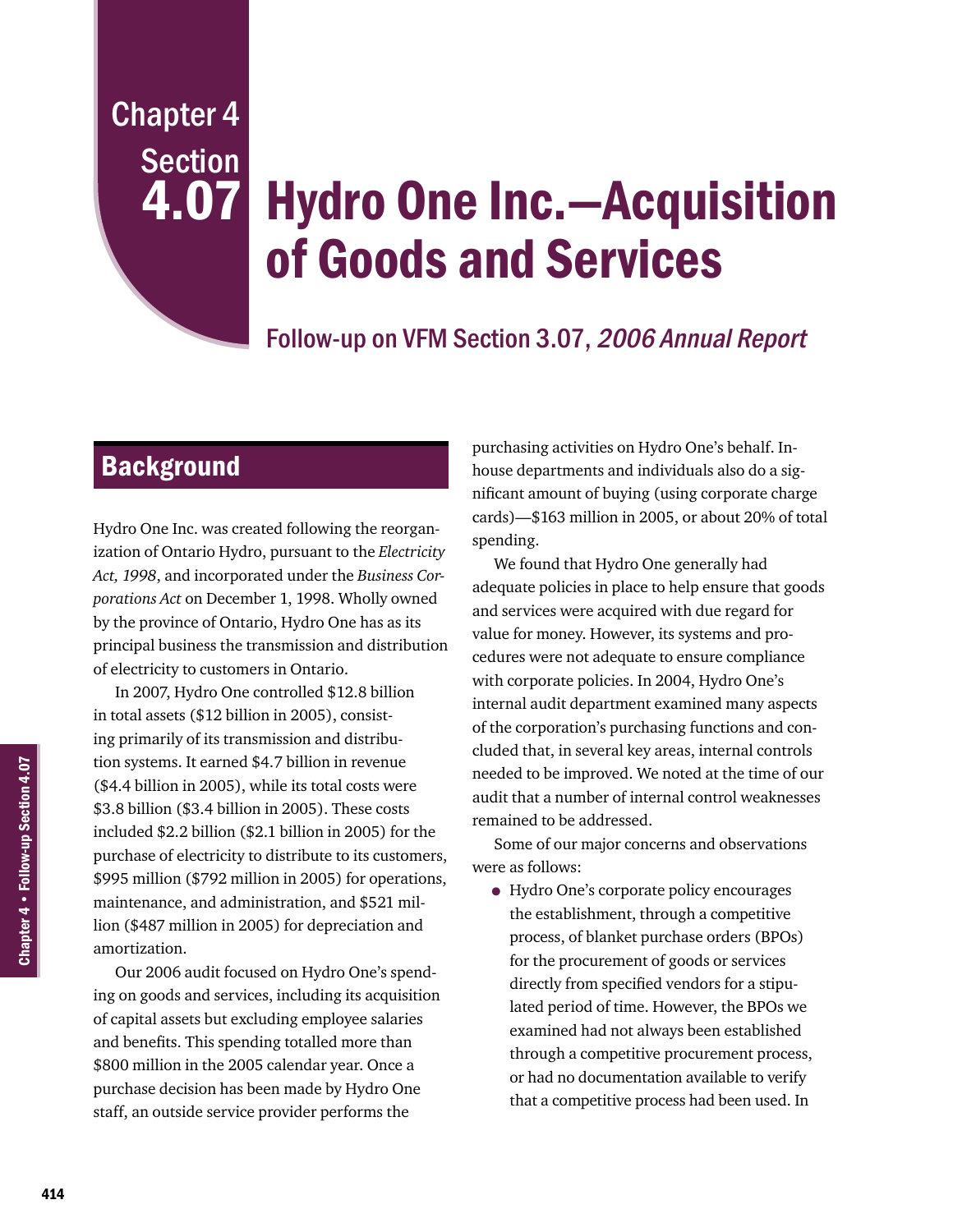addition, in a number of cases we tested, BPO suppliers were being allowed to increase their prices periodically without competition. For example, a BPO established in 1996 for a twoyear term with an original value of \$120,000 had been revised 39 times, extended an additional eight years, and increased in value to \$6.7 million.

- Competitive selection of suppliers is required for all Hydro One purchases over \$6,000 where no BPO arrangement exists. We found that procedures needed to be improved to ensure that the required competitive process was followed in the acquisition of goods and services.
- Hydro One's procurement policy allows goods and services to be purchased from a single vendor ("single sourcing") if it is neither possible nor practical to obtain them through the normal competitive processes. However, many of the single-source purchases for materials, consulting services, and contract staff that we examined could have been obtained from several different vendors, and there was no supporting documentation on file justifying the single-source decisions.
- In December 2001, Hydro One entered into a 10-year, \$1-billion agreement to outsource significant operations of the corporation. Under its master service agreement with the service provider, Hydro One can reduce the fees it pays the provider if benchmarking studies show that the provider is charging more than fair market rates. Although a consultant's benchmarking report concluded that no adjustment to the fees was required, the consultant had examined only two of six lines of business conducted by the service provider.
- During the 2005 calendar year, Hydro One purchased \$127 million worth of goods and services using corporate charge cards. We found instances where the documentation, such as charge-card slips, submitted in support of expenditures was often insufficient to

determine what was purchased. We also identified instances where monthly statements had been reviewed and approved even though employees had not provided details about the use of cash advances received and charged to their corporate charge cards.

• A senior executive's secretary charged over \$50,000 to her charge card, of which a significant portion was on behalf of that executive. The senior executive approved the transactions, whereas Hydro One's policies required that executives' superiors approve executive credit-card expenses.

We made a number of recommendations for improvement and received commitments from Hydro One that it would take action to respond to the issues we raised.

## **Current Status of** Recommendations

Information we obtained from Hydro One suggests substantial progress was made in addressing all of the recommendations in our *2006 Annual Report*. As well, Hydro One has initiated internal compliance reviews in most areas to ensure that all staff are complying with its strengthened procedures. The current status of action taken on each of our recommendations is as follows.

### Procurement of Goods and **SERVICES**

#### Needs Assessment and Justification for Purchases

#### Recommendation 1

*To help ensure that corporate needs are adequately assessed and that purchases are properly justified prior to acquisition, Hydro One should:*

• *follow the requirements for a documented business case for major purchases;*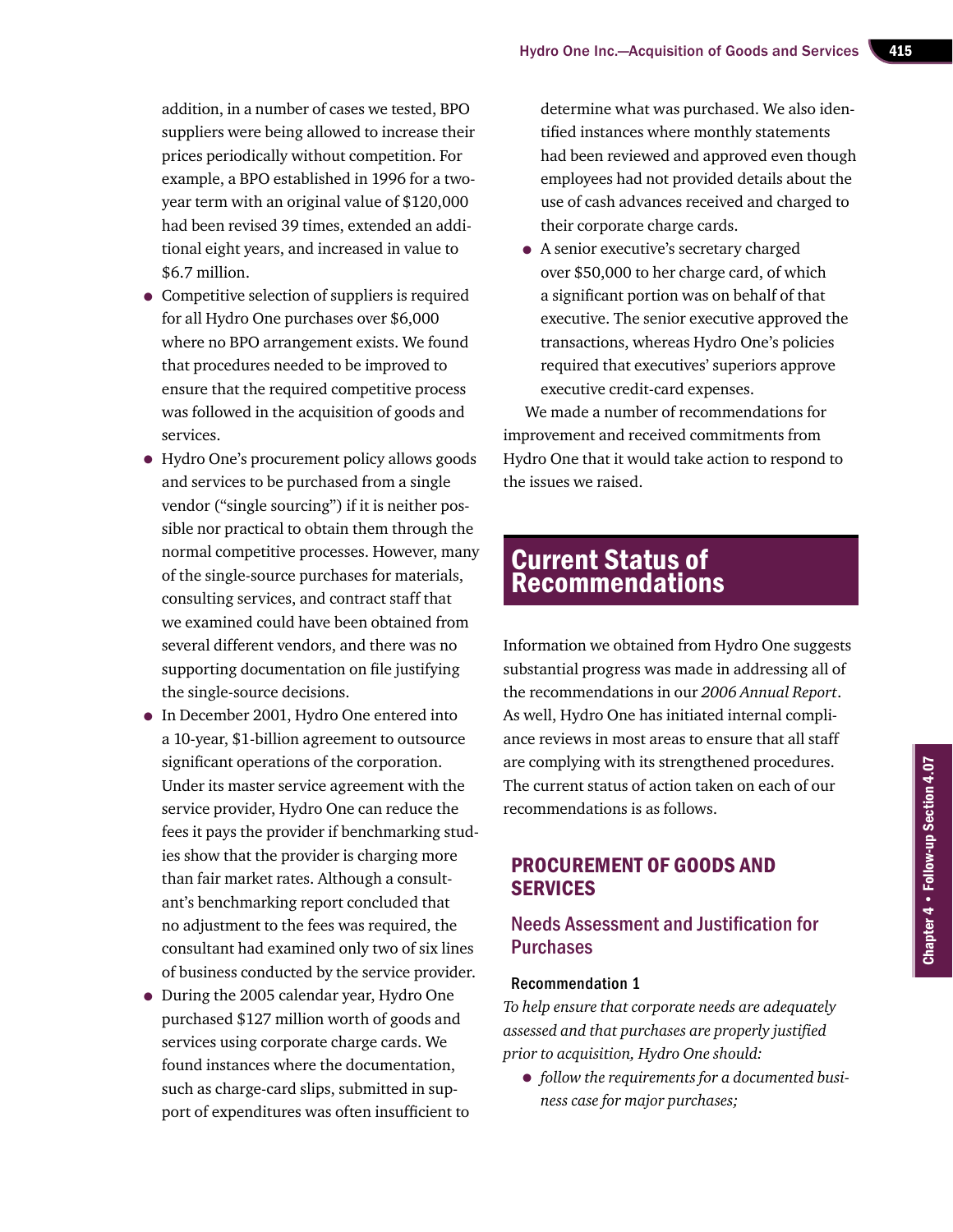- *verify that sufficient information has been provided to supply-management buyers; and*
- *adequately evaluate corporate needs, including consideration of alternatives and existing resources, prior to proceeding with the acquisition.*

Hydro One informed us that it reinforced the requirement to produce a documented business case for major purchases. One memorandum was sent to all Hydro One staff regarding revisions to procurement policies and procedures. Another, to all line managers, reiterated the requirement to have on file a documented business case for all major purchases, and emphasized the requirement for proper objective evidence to show that a purchase was properly justified and approved.

Hydro One initiated a quarterly internal compliance audit to test whether a sample of purchaseorder files contain the necessary documentation. We were informed that, commencing in April 2008, the frequency of compliance audits was temporarily increased to monthly from quarterly, providing management with more current information to encourage speedier implementation of any necessary remedial action. The purchase-file checklist was revised to include all relevant purchasejustification documents. Results of compliance audits are summarized in compliance scorecards and presented for review to the Vice President of Supply Chain Services, the Executive Vice President and Chief Financial Officer, and Outsourced Supply Services Management, who then address any non-compliance issues. We were also informed that these compliance results are discussed regularly with Hydro One's President at executive meetings.

The corporate policy on consultants and the corporate procedure for retention of consultants have been revised to include requirements to:

• evaluate and document the rationale for hiring contract staff before a contract is awarded; and

• exhaust all options to have the work performed internally before retaining contract help.

#### Blanket Purchase Orders

#### Recommendation 2

*To ensure that goods and services are acquired at the lowest overall cost, Hydro One should:*

- *establish blanket-purchase-order agreements through a competitive process unless a sound documented rationale for sole-sourcing has been approved;*
- *review existing long-standing blanket purchase orders to determine if they should be re-tendered;*
- *ensure that the prices being paid are those set out in the blanket-purchase-order agreements; and*
- *develop procedures regarding significant modifications to the terms and conditions of blanket purchase orders.*

#### Current Status

We were informed that Hydro One reinforced the requirement that all blanket purchase orders (BPOs) be established using a competitive process unless single sourcing has been properly approved. Memoranda have been sent to all Hydro One staff highlighting changes in the procurement procedures. One of these memoranda states that goods and services should be procured through an auditable and competitive process open to qualified vendors, unless circumstances dictate consideration of single sourcing. The procurement procedure includes specific guidelines as to when single sourcing may be considered.

Hydro One also indicated that, in 2006, it put in place a new BPO renewal plan to track and monitor BPOs expiring any time up to December 2007. Procurement managers analyzed and determined whether each BPO should be renewed, extended, or allowed to expire and/or be retendered. Team leads were then required to follow the plan with monthly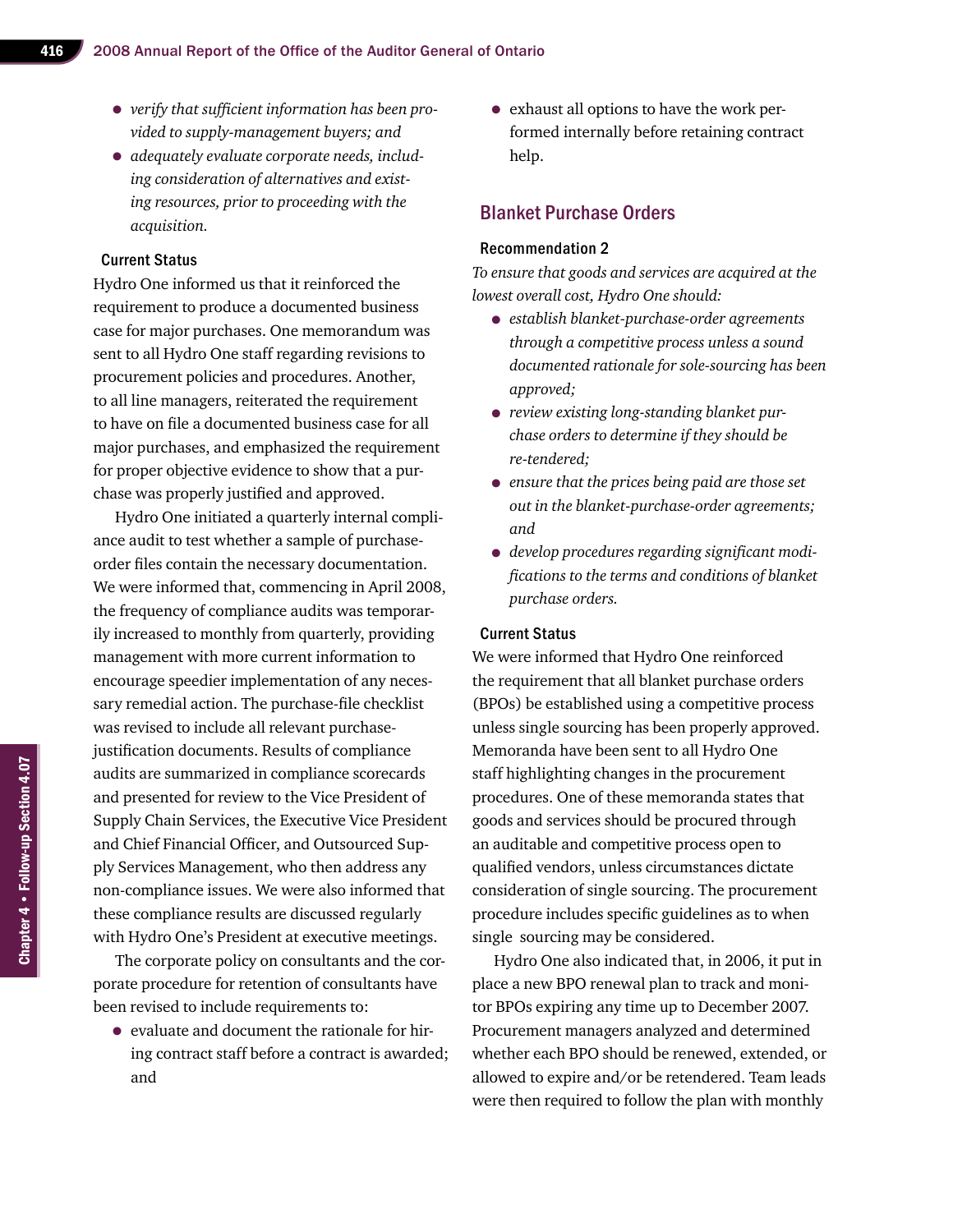updates. We understand that this new BPO renewal plan is being maintained on an ongoing basis and reviewed on a monthly basis with Hydro One Supply Chain Services.

A memorandum was issued to all Hydro One staff reinforcing line-manager responsibility to ensure that the corporate procurement policy is followed for all purchases. This policy requires that the pricing of BPO agreements be monitored to ensure that all invoices and price changes are in accordance with established terms. Quarterly (and, temporarily, monthly) internal-compliance audits monitor adherence to the policy. In addition, any significant changes to the BPO terms and conditions require appropriate approvals. The procedure further states that adding an item to a BPO without competition requires approval equivalent to that for a single-source agreement.

#### Competitive Selection

#### Recommendation 3

*To help ensure that it is getting value for money and that purchases are acquired through an open, fair and competitive process, Hydro One should follow established procurement policies and guidelines, and adequately document decisions made in the selection of vendors.*

#### Current Status

Hydro One advised us that a memorandum was issued to all its employees emphasizing that management expects compliance with all policies and procedures. A separate communication was issued to explain that it is the responsibility of line managers to ensure that the corporate procurement policy and organizational authority registers are followed for all purchases. This communication also highlighted the expectation that goods and services should be procured through an auditable and competitive process unless business circumstances dictate the use of an alternative process. Documentation of the competitive process is to be retained by the buyer for all purchases in excess of \$15,000 and consulting work in excess of \$50,000.

#### Single Sourcing

#### Recommendation 4

*To ensure that single sourcing is used only when it is not possible or practical to go through the normal competitive process, Hydro One should implement oversight procedures to ensure that adequate justification for single sourcing is documented and properly approved before the purchase is made.*

#### Current Status

We were informed that Hydro One employees received clarification regarding the requirements for single-source purchases. A memorandum was also issued that outlined the changes made to the procurement procedures. According to the amendments, single-source approval must be sought from the Manager of Supply Chain Management for purchases of goods and services with an estimated value of more than \$15,000, or consulting services worth more than \$50,000. We were also informed that Hydro One has developed a process to ensure that adequate justification and appropriate approvals for single sourcing are documented in accordance with the policy. The single-source-procurement approval form includes a section for justification of the single-source purchase and, to help ensure compliance, requires the signatures of the requisitioning line of business and one of the following: Supply Chain Management, the Executive Vice President and Chief Financial Officer, President and Chief Executive Officer, or Executive Committee, as specified by the applicable organizational-authority register or the executive-authority register.

#### Managing and Controlling the Purchases of Goods and Services

#### Recommendation 5

*To properly manage and control the procurement of goods and services, Hydro One should:*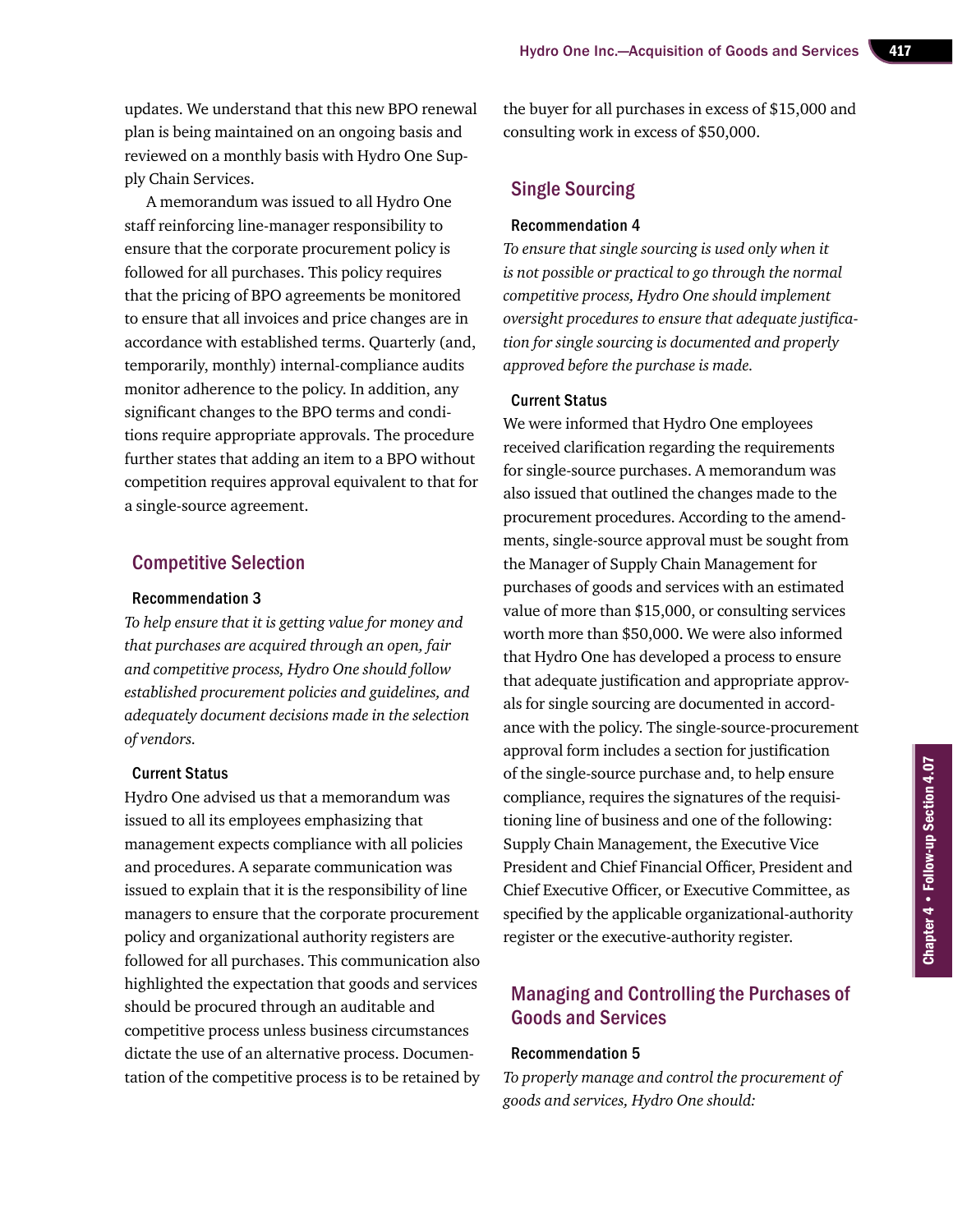- *ensure that it has signed contracts or other documentation that define the responsibilities of both parties, including the price and specific deliverables to be provided;*
- *ensure that purchase orders and contracts accurately reflect the agreed-upon terms and conditions under which the contract was awarded;*
- *ensure that any changes to the original contract terms and conditions are adequately justified, appropriately approved, and properly documented;*
- *identify the minimum documentation that is essential for each purchase and put in place a monitoring process to ensure that purchasing files are consistently maintained with all required information; and*
- *evaluate all vendors upon completion of work, as required, and examine the costs and benefits of setting up a central depository of information about vendors' performance for use throughout the corporation.*

Hydro One advised us that, subsequent to our audit in 2006, it commenced a review to ensure the completeness of documentation as required by the revised procurement procedure. According to the revised procurement procedure, purchase-order and supporting contract files must accurately document the agreed-upon terms and conditions under which the contract was awarded. Any changes to the original contract terms and conditions must be adequately justified, appropriately approved, and properly documented. Hydro One now maintains a purchase-order file-documentation checklist outlining the documentation requirement for each purchase-order file.

To monitor compliance with procurement requirements, Hydro One implemented a process in May 2006 to review all purchase-order files prior to closing the file. In addition, quarterly (and, temporarily, monthly) sample compliance tests (compliance audits) are performed to help ensure

that all purchase-order files contain the necessary documentation. We reviewed the most recent quarterly compliance report, issued in March 2008, and noted that over 80% compliance was achieved for the documentation attributes tested by Hydro One's internal compliance team. The audit report made a number of recommendations for further improvement. It should be noted that the monthly audit report issued in June 2008 found 96% compliance for the five key documentation attributes reported to the Board of Directors:

- appropriate authorizations for purchase orders;
- requirements met for single sourcing;
- vendor-selection justification completed and approved;
- evidence that advertised vendor selection was completed and approved; and
- bid evaluations completed and documented.

The procedure for retention of consultants has been revised to provide the purchaser with a template form to evaluate the performance of a vendor. An evaluation co-ordinator is to review reports for all completed and outstanding evaluations on a weekly basis and follow up on overdue evaluations on a monthly basis to ensure that they are completed. The completed form is to be sent to Supply Chain Management, which acts as an interim central repository. A database for tracking performance evaluations for consultants and contractors was developed and, as of October 2007, contractor and consultant engagements were included in the database. The completed evaluations are stored in the database and will become available to other requisitioners for future reference.

#### Procurement and Payment Approval

#### Recommendation 6

*To help ensure that purchases of goods and services are properly authorized and that the appropriate amounts are paid, Hydro One should:* 

• *complete the development of its authority register to clarify signing authority requirements;*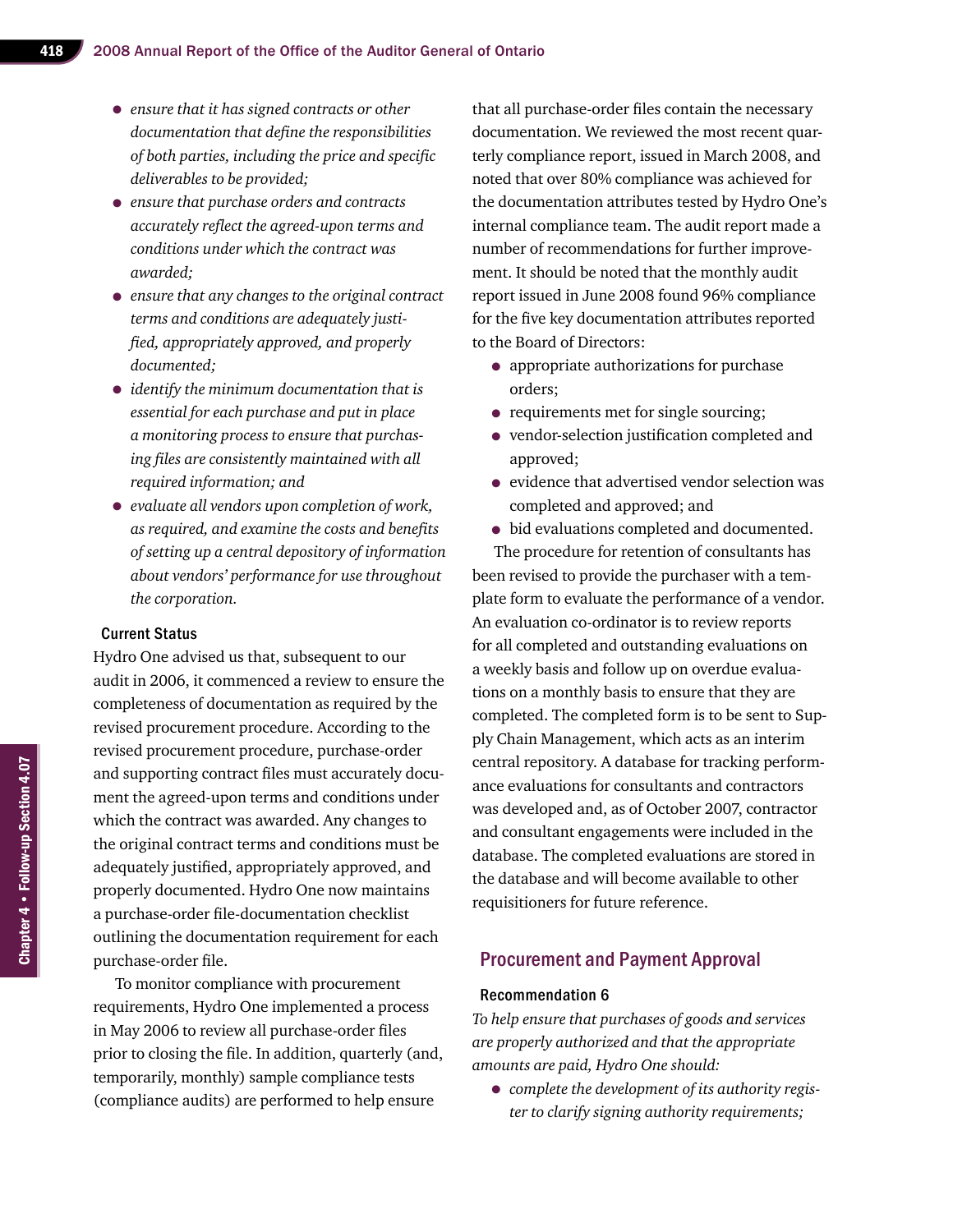- *reinforce the requirement that Supply Management Services staff have all required approvals on hand before proceeding with the purchase; and*
- *make payments on a timely basis to avoid late charges and take advantage of early payment discounts.*

Hydro One informed us that a new authority register has been developed and completed to clarify signing-authority requirements. Organizationalauthority registers provide specific instructions on the level of authority for each procurement type, classified mainly by dollar value. Training sessions were also provided to staff regarding the organizational-authority registers. All staff that request, order, or approve transactions related to the purchase of goods and services, projects, or programs were to attend the sessions.

Hydro One also revised its policy to clarify signing-authority requirements in cases where more than one employee is involved. Now the most senior person associated with the expenditure must have it approved by his or her superior. Hydro One indicated it sent a memorandum to all employees reinforcing the requirement for compliance with the revised procurement policy and procedure, and further emphasizing that compliance will be monitored through quarterly compliance audits.

Hydro One also advised us it sent all employees a communication stressing the importance of making payments on time or early to obtain earlypayment discounts, and of avoiding late-payment penalties. In May 2007, and again in March 2008, Hydro One performed reviews of a sample of invoices for late charges and found that they were not significant and did not justify a permanent change to the system to track them. However, we were informed that an annual review similar to the ones previously conducted will be performed to ensure that late-payment charges do not escalate.

#### Management of Outsourcing Agreement

#### Recommendation 7

*To help ensure that it is receiving the best value for the \$1 billion it is spending on its 10-year outsourcing agreement, Hydro One should:*

- *consider benchmarking all outsourced lines of business in future benchmarking studies;*
- *collect service credits it is entitled to;*
- *reconcile summary reports from the service provider with the amounts recorded as expenses in the general ledger on a monthly basis; and*
- *tender significant information technology projects in accordance with corporate policy.*

#### Current Status

In November 2007, Hydro One engaged a consulting company to benchmark all six lines of business performed by its outsourced service provider. The purpose of the engagement was to provide Hydro One with an independent assessment of the extent to which the services from the outsourced service provider were being delivered at a price no greater than fair market value as defined by the service agreement between Hydro One and the service provider. Staff are working with the consultant to deliver a detailed report to company management that would also be used to make any necessary pricing adjustments in accordance with the terms of the outsourcing agreement.

We were informed that Hydro One closely monitored service-level failures by the supply management services department of the outside service provider and did obtain certain service credits for 2007. At the time of our follow-up, it was exercising its legal entitlements to obtain service credits to which it is entitled.

Hydro One also indicated that a process has been implemented to reconcile the summary reports to the general ledger on a monthly basis. Differences between the monthly summary report and general ledger are analyzed and explained in the reconciliation.

Hydro One indicated that there must be competitive bids for all information-technology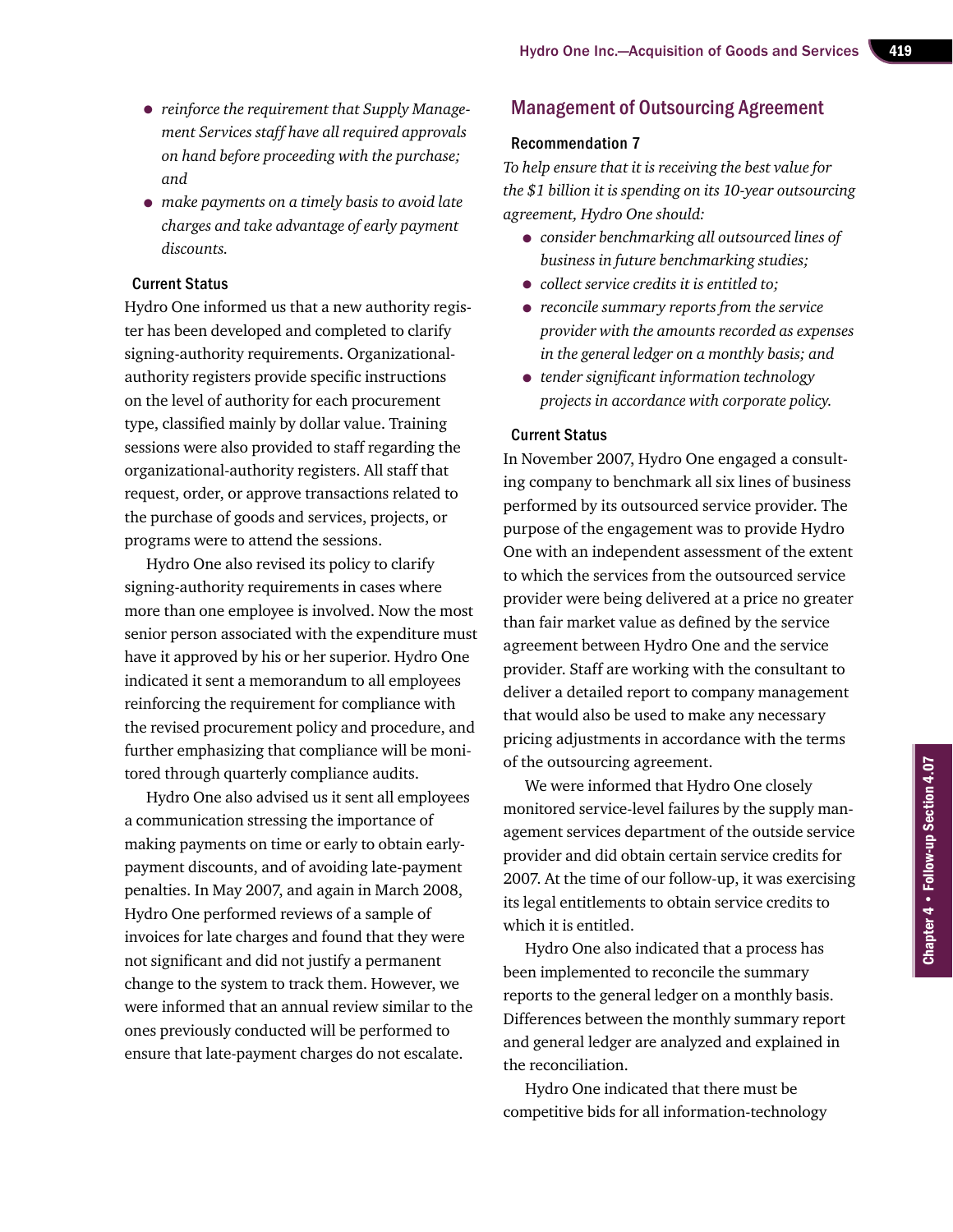projects, except in cases where advance approval was granted to buy from a single source. We were also advised that Hydro One has communicated and will enforce the requirement that singlesourced information-technology projects awarded to the outsourced service provider must be fully compliant with its single-source policies. Also, for the outsourced service provider, Hydro One developed a detailed five-stage contracting process that the requisitioner and contract management must follow and which provides details about how each party should be performing, and what each should be doing, at every stage of the contracting process. The five stages are:

- determining technical requirements;
- bid solicitation;
- bid evaluation:
- service delivery; and
- post-contract evaluation.

## Corporate-card Purchases

#### Administration of Corporate Charge Cards

#### Recommendation 8

*To improve administration and control over the corporate-charge-card program, Hydro One should:*

- *ensure that proper documentation and approvals are obtained for setting up local charge-card co-ordinators;*
- *follow up on and, if necessary, cancel inactive charge cards and active cards that are assigned to terminated and inactive employees; and*
- *review current credit and cash-advance limits placed on corporate charge cards to ensure that the limits are reasonable given the individual's responsibilities and the intended use of the card.*

#### Current Status

We were informed that a process has been implemented requiring all local charge-card co-ordinators to be approved by the corporate charge-card coordinator. The corporate co-ordinator forwards the authorized forms to the corporate-charge-card administrator, who ensures that proper documentation and approval has been obtained before the local co-ordinator is set up in the system.

Hydro One introduced a process to review—and cancel, if necessary—inactive cards and active cards assigned to inactive or terminated employees. Hydro One's administrative procedure requires the bank to cancel any card where there has been no financial or account activity for one year. We were informed by Hydro One that as of February 2008, these cancelled cards cannot be reactivated, and cancelled cards that expire cannot be reissued. We were informed that each month, Hydro One downloads employee-listing information from the bank and validates it against its own humanresources database. Any inconsistency is brought to the attention of the local charge-card co-ordinator for corrective action. The corporate-charge-card co-ordinator monitors this report on a monthly basis and follows up on recurring instances as appropriate.

In 2007, Hydro One initiated a process to generate a quarterly report for each line of business that analyses charge-card spending patterns for the previous 12 months. The reports examine the difference between credit limits and actual spending, and are provided to the management of each line of business for review. Any necessary adjustments to credit limits are sent to the local charge-card coordinator for processing.

#### Review of Monthly Statements

#### Recommendation 9

*To effectively manage the use of corporate charge cards and to ensure that all expenditures are incurred for business purposes, Hydro One should implement procedures to ensure that:*

- *cardholders submit original detailed receipts with their charge-card statements for review and approval;*
- *necessary explanations and other supporting information are provided to verify the business nature of expenses incurred;*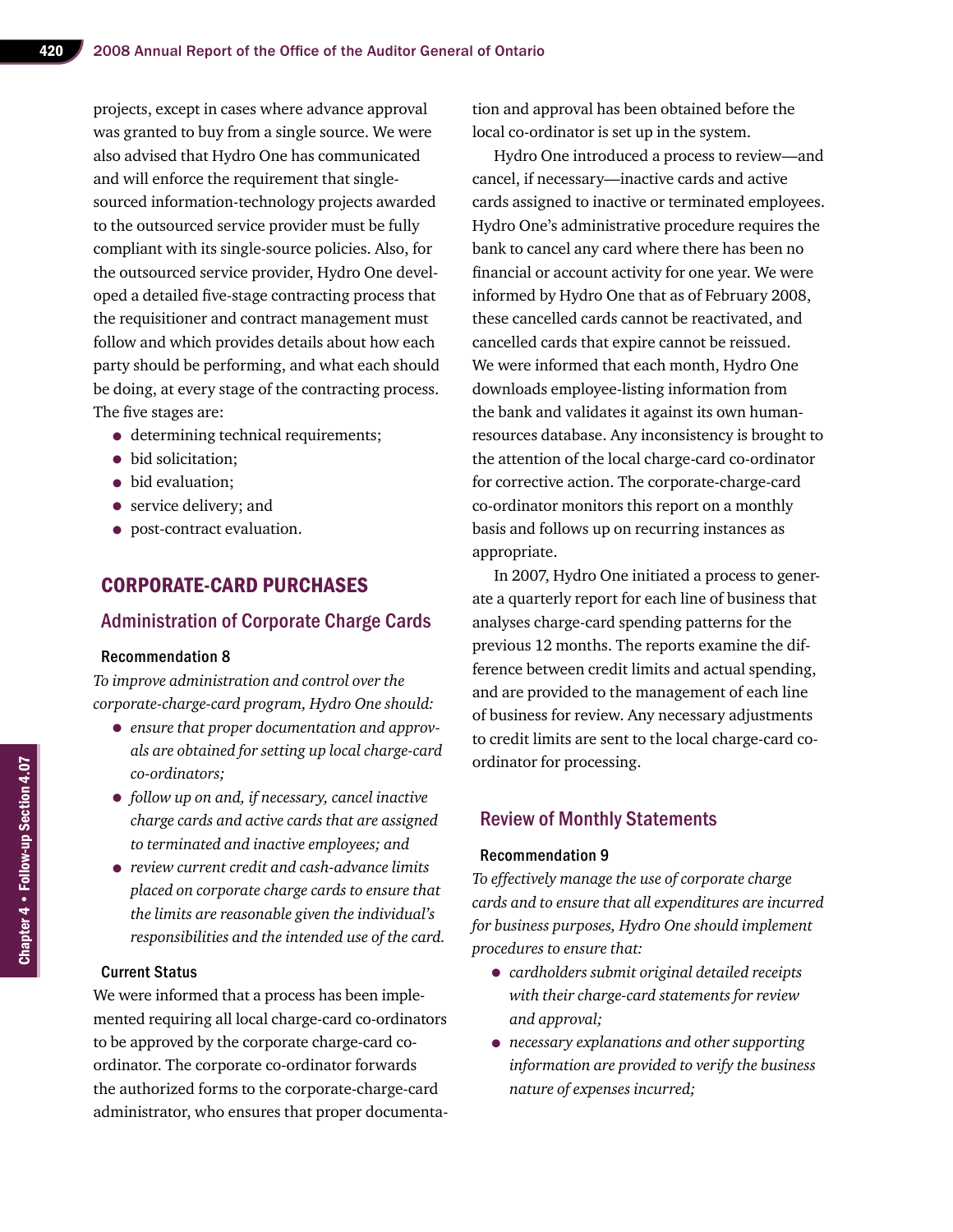- *cash-advance expenditures are detailed and accompanied by supporting documentation to facilitate management review and approval; and*
- *monthly charge-card statements are reviewed for adequacy of supporting receipts and approved on a timely basis.*

Current policy requires all expense claims to be adequately documented. Management has reinforced this requirement in a communication to all employees that emphasized the importance of complying with the corporate charge-card policy. The memorandum also reiterated that all expense claims must be adequately justified and include complete supporting documentation, and that summary cash-use reports must show both the cash advance and matching expenses to facilitate review by the supervisor.

More specifically, all expenditures on the charge-card statement must be supported by a receipt or invoice. In addition, all cash withdrawals must be supported by a cash-use form and all cheques must be supported with a copy of the cheque, along with original related documentation.

The memorandum also outlined the obligation of supervisors to review thoroughly all expense claims prior to approval to ensure that they meet all procedural requirements and that they relate to valid and reasonable business expenses. New policy changes require that all charge-card statements must be approved within 60 days of the statement date.

#### Monitoring Corporate Charge Cards

#### Recommendation 10

*To effectively monitor corporate charge-card usage, Hydro One should implement procedures to ensure that:*

• *management reviews and signs off on monthly charge-card departmental summary-level and exception reports to ensure that any items* 

*requiring follow-up are identified and addressed in a timely manner; and*

• *purchases made through corporate charge cards are fully allocated to projects and general ledger accounts so that project costs and expense accounts can be monitored over time for reasonableness.*

#### Current Status

We were informed that Hydro One implemented a process in which the corporate-charge-card coordinator follows up on any discrepancies appearing on the employee listing report for two consecutive months, and retains the explanations regarding any exceptions. On a monthly basis, supervisors are required to review and approve the current month's report and advise the local charge-card coordinator of any errors, or of changes required.

We have also been advised that management has emphasized to employees the importance of allocating credit-card charges to either a project or the appropriate general-ledger account. Further, quarterly spending reports have been generated for management review for each line of business, providing total credit-card expenditures for a given quarter by type of expenditure.

To assess compliance, Hydro One reinstituted the compliance audits that had previously been suspended. These compliance audits will be performed quarterly—although at the time of our follow-up review they were being done on a monthly basis with findings reported to the vice president of the applicable line of business as well as the Executive Vice President and Chief Financial Officer and the President and Chief Executive Officer for review.

#### Use of Corporate Charge Cards

#### Recommendation 11

*To ensure that corporate charge cards are used only for the purposes intended, namely employee business expenses and local purchases less than \$15,000, Hydro One should:*

• *minimize the use of charge-card cheques; and*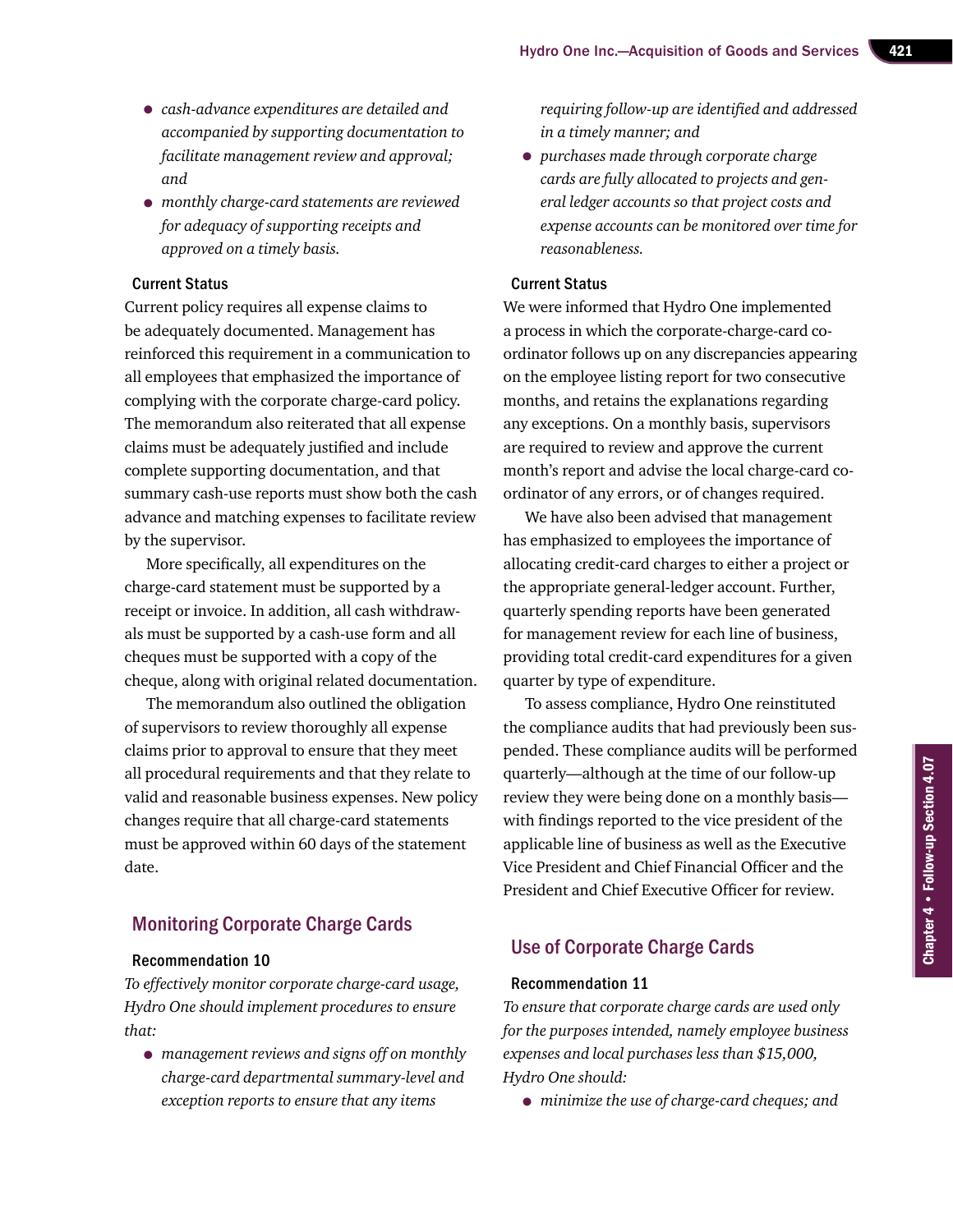• *use the finance department to process large payments to major vendors.*

#### Current Status

Hydro One indicated that an email was issued by the Chief Financial Officer in April 2006 to all employees regarding the use of corporate charge cards. Hydro One has reinforced the policy that charge-card cheque-writing should be limited to either exceptional circumstances or to reimbursement of business expenses of an employee who does not have a Hydro One credit card. In the rare circumstances that a vendor has not been set up to accept credit cards, invoices with accompanying approvals can be sent to accounts payable for payment processing. However, if a payment is required immediately, charge-card cheques can be used but supporting documentation must be included in the monthly expense report. Further, we were advised that an audit process was introduced to review all cheques over \$15,000 for compliance with corporate policy.

#### Business Expenses and Employee Recognition

#### Recommendation 12

*To help ensure that business expenses and employee recognition expenditures are in accordance with corporate policy and are reasonable under the circumstances, Hydro One should:*

- *develop guidelines to establish corporate expectations regarding the reasonableness of expenditures under various circumstances;*
- *reinforce the obligation for management to thoroughly review expense claims prior to approval; and*
- *implement a more comprehensive process to periodically review expense claims for compliance with corporate policy.*

#### Current Status

Hydro One developed guidelines regarding acceptable and unacceptable expenditures under various circumstances. The guidelines also outline the

responsibilities of employees, supervisors, and the Hydro One accounts-payable department. Hydro One indicated that these guidelines have been implemented, communicated to employees, and will be enforced.

Hydro One also sent a communication to employees regarding business expenses and the management and use of corporate charge cards. This communication reinforces the obligations of supervisors to thoroughly review expense claims to ensure compliance with all procedural requirements and to ensure that all expenses are valid, reasonable in the circumstances, and business-related.

Hydro One also reinstituted a previously suspended sample testing process regarding compliance with procurement policies and procedures for single sourcing, the use of consultants, employee business expenses, and the management and use of corporate charge cards. These audits, done every month on a temporary basis, will eventually move to a quarterly schedule. The results are communicated to the divisional vice president for action where required, and to the Executive Vice President and Chief Financial Officer (CFO) and the President and Chief Executive Officer (CEO) for review.

Hydro One implemented a process to monitor the documentation and authorization requirements for expenses incurred by the Chair of the Board, the CEO, the CFO, and the General Counsel by engaging an external auditor to examine compliance. Hydro One revised the policy on employee business expenses to include in the review the expense reports of the administrative assistants reporting to senior executives. The revised policy also requires that the executive's superior approve the expenses of the executive's administrative assistant.

#### Monitoring of Fleet Charge Card

#### Recommendation 13

*In order to ensure that it is being billed the correct amount for authorized repairs, service maintenance, and fuel costs, Hydro One should:*